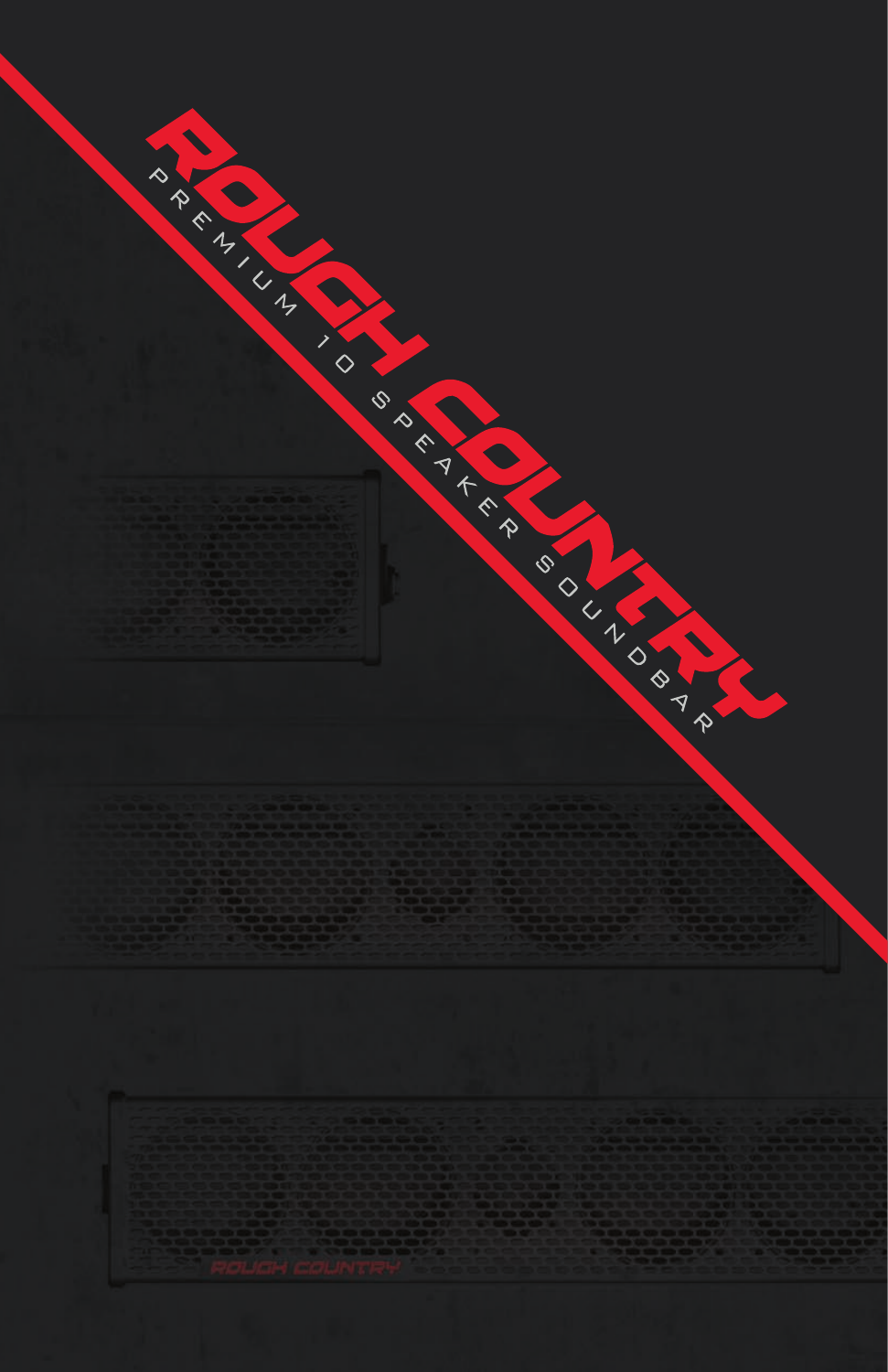Thank you for choosing Rough Country for your Premium 10 Speaker Soundbar. We build every product with an unsurpassed passion so we can deliver the HIGHEST PERFORMING products straight to you!

The Premium 10 Speaker, 300-Watt Soundbars are designed to give every owner of a boat, UTV, golf cart, or virtually any vehicle the ability to add high performance sound in a simple to use design. The Rough Country Premium Soundbars are a true, high performance 2-wire 12v bluetooth audio system.

For more info about Rough Country products, please give us a call at 800-222- 7023 or visit us online at www.RoughCountry.com



### **1. Reset**

• If needed, press to reset sound bar for bluetooth pairing

# **2. Source Indicator Light**

- Blinking Blue Pairing Mode
- Blue Bluetooth
- No Light Aux

# **3. Power – Play/Pause – Mute**

- Press and Hold For 3-5 Seconds to turn the unit on or off
- When Source Is Selected On Bluetooth, Press For Pause/Play Function
- When Source Is Selected On Auxiliary Input, Press To Mute Audio/ Un-Mute Audio

# **4. Volume Up**

• Turns the volume up

# **5. Source Select**

• Toggle between Bluetooth and Auxiliary input (3.5mm)

### **6. Track Back**

• Skip to previous track

### **7. Track Forward**

• Skip to next track

# **8. Volume Down**

• Turns the volume down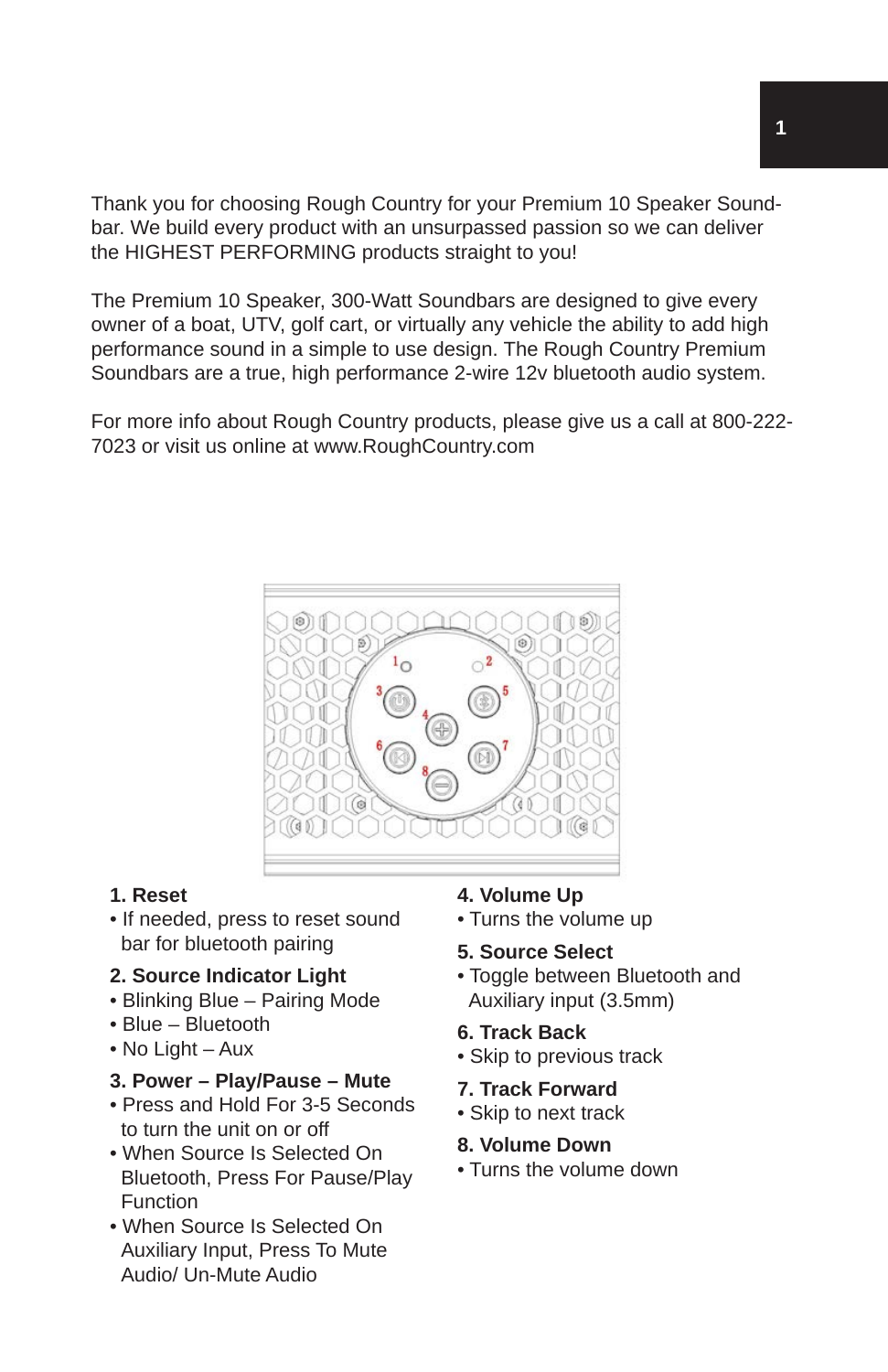#### **INSTRUCTIONS FOR USING THE UNIT**

Press and hold the power button for 3-5 Seconds to turn the unit on.

Next, select what source you want to listen to, either Bluetooth or Auxiliary input.

Pairing with Bluetooth is easy, first press the source button on the unit until you see the source indicator light flash blue, next turn on your blue tooth device and search for RC99500, then select it. That's it! You are now paired with the unit.

**NOTICE: You can only pair one device to the unit at a time.** If the unit is not blinking (indicating that it's in pairing mode) make sure that it's not connected to another device. If you are connected and want to pair another device, first you must go to the settings in your Bluetooth device and turn it off allowing the soundbar to automatically search for new devices.

Once the soundbar is powered up, it can be controlled using either the control pad on the unit, or the included RF wireless remote control. Please note – power On and Off must be completed on the control pad, but all other functions of the control pad are duplicated on the wireless remote.

The range for the wireless remote is approximately 12 feet, and is affected by factors such as proximity to wifi or other strong radio signals. Metal will also shield the radio frequency and will limit the usable range of the remote.

Included is a bracket to easily attach the wireless remote to a steering wheel or any other round bar. Stretch the rubber cords around the steering wheel tightly to attach the bracket, then simply slide the remote control onto the bracket.

If the remote stops working the most likely cause is a dead battery. The remote is powered by one CR2032 3v lithium battery that is available wherever batteries are sold and is easily accessible by removing the 4 screws on the back of the remote housing. Before removing the screws, the rubber screw covers need to be removed. The battery slides into the battery compartment with the positive (+) side facing up. It is important to replace the rubber screw covers after reassembly to make sure the remote control is watertight.

Some unique features on the Rough Country Premium Soundbar when playing your Bluetooth device, you can use the buttons on the sound bar to control your device by advancing tracks or replaying music on your device as well as volume. Also, by pressing the power button on the unit it will pause your music on your device and by pressing it again it will allow the device to continue playing. When the unit is selected in Auxiliary mode and the power button is pressed, the unit will mute the audio and un-mute the audio when pressed again.

When you are finished listening to music, simply press the power button and hold for 3-5 seconds and the unit will turn off. If the unit does not sense a signal from either the blue tooth or auxiliary input for 10 minutes, it will automatically turn itself off.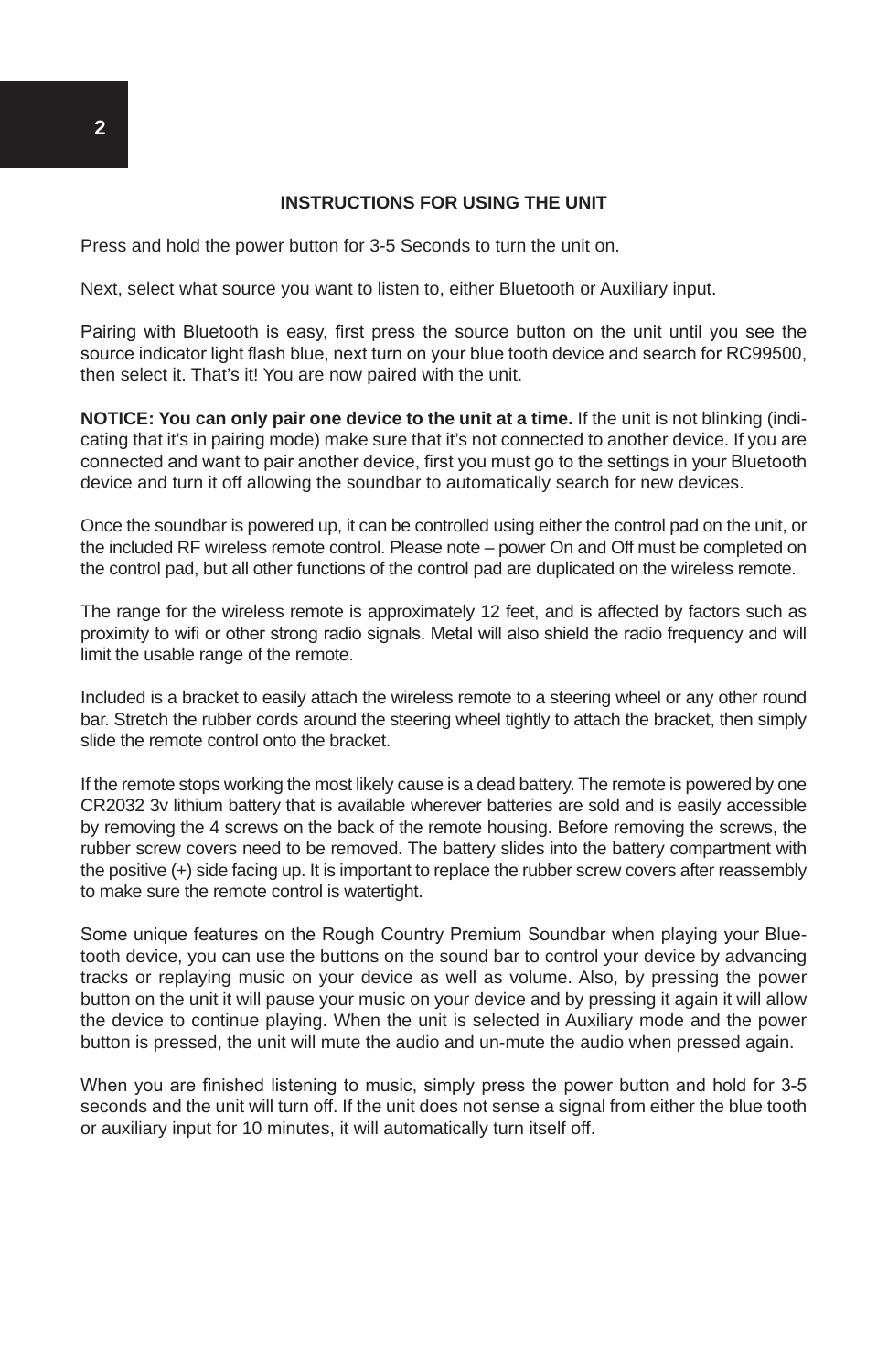